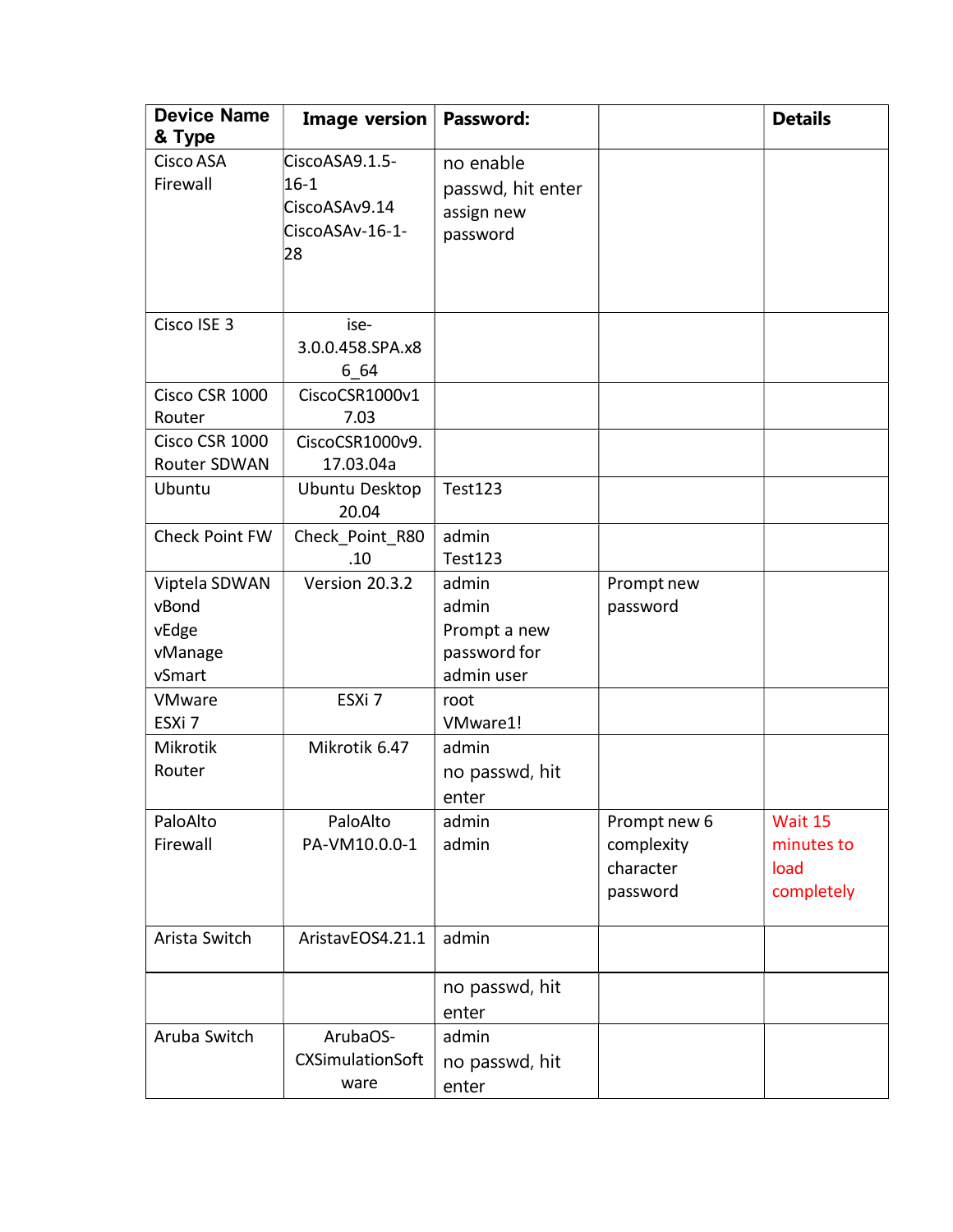| <b>Cisco 8000</b>   | CiscoCatalyst800       |                            |                    |  |
|---------------------|------------------------|----------------------------|--------------------|--|
| Router              | 0vv17.04               |                            |                    |  |
| Cisco XR Router     | CiscolOSXRv6.1.3       | Prompt a new               |                    |  |
|                     |                        | username &                 |                    |  |
|                     |                        | password                   |                    |  |
| Cisco XR Router     | CiscolOSXRv9000        | Prompt a new               |                    |  |
|                     | 7.1.1                  | password for               |                    |  |
|                     |                        | admin user                 |                    |  |
| <b>Nexus Switch</b> | CiscoNX-               | admin                      |                    |  |
|                     | OSv7.3.0               | admin                      |                    |  |
| <b>Nexus Switch</b> | CiscoNX-               | Prompt a new               |                    |  |
|                     | OSv90007.0.3           | password for               |                    |  |
|                     |                        | admin user                 |                    |  |
| <b>Nexus Switch</b> | CiscoNX-               |                            |                    |  |
|                     | OSv90009.3.1           |                            |                    |  |
| Nexus Switch        | CiscoNX-               | Prompt a new               |                    |  |
|                     | OSv90009500v10         | password for<br>admin user |                    |  |
|                     | .2.1                   |                            |                    |  |
| <b>Nexus Switch</b> | CiscoNX-               | Prompt a new               |                    |  |
|                     | OSv90009300v10<br>.2.1 | password for<br>admin user |                    |  |
| Cisco               | CiscoFTDv6.6.0         | admin                      | Wait 15 minutes to |  |
| FirePower           |                        | Admin123                   | load completely    |  |
| Cisco               | CiscoFMCv6.6.0         | admin                      | Wait 15 minutes to |  |
| FirePower           |                        | Admin123                   | load completely    |  |
| Cisco IOSvL3        | CiscolOSv15.9(3)       |                            |                    |  |
| (VIRL)              | M22020                 |                            |                    |  |
| Cisco IOSvL2        | CiscolOSvL215.2        |                            |                    |  |
| (VIRL)              | 62019                  |                            |                    |  |
| Cisco IOU L2        | Cisco IOU L3 15.2      |                            |                    |  |
| Cisco IOU L3        | Cisco IOU L2 157-      |                            |                    |  |
|                     | 3                      |                            |                    |  |
| Kali Linux          | KaliLinux2.0-Live      |                            |                    |  |
|                     |                        |                            |                    |  |
| Firefox             | 3.1                    |                            |                    |  |
|                     |                        |                            |                    |  |
| FortiGate           | FortiGate7.0.1         | admin                      | forced to change   |  |
| Firewall            |                        | no password                | password           |  |
| FortiAnalyzer       | FortiAnalyzer7.0.      | admin                      | forced to change   |  |
|                     | 1                      | no password                | password           |  |
| FortiGate           | FortiGate              | admin                      | forced to change   |  |
|                     | v6Build1723            | no password                | password           |  |